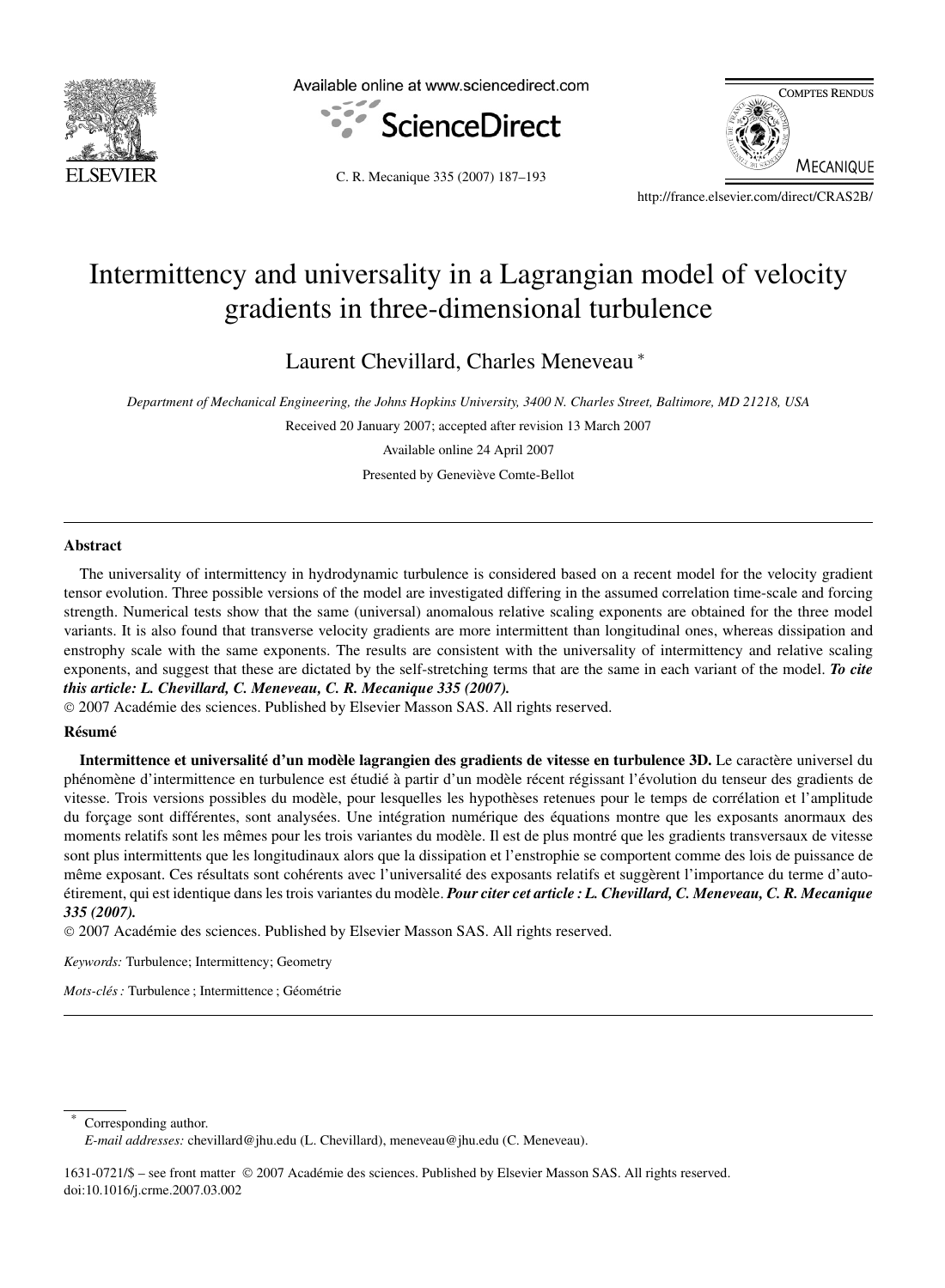#### **1. Introduction**

Progress in understanding the small-scale structure of three-dimensional turbulent flow requires the study of the velocity gradient tensor  $A_{ij} = \frac{\partial u_i}{\partial x_j}$ , where **u** denotes the velocity vector. In incompressible flow, **A** is trace-free, i.e.  $A_{ii} = 0$ . The dynamical evolution of **A** is obtained by taking the gradient of the Navier–Stokes equation:

$$
\frac{\mathrm{d}A_{ij}}{\mathrm{d}t} = -A_{ik}A_{kj} - \frac{\partial^2 p}{\partial x_i \partial x_j} + v \frac{\partial^2 A_{ij}}{\partial x_k \partial x_k} \tag{1}
$$

where d*/*d*t* stands for the Lagrangian material derivative, *p* is the pressure divided by the density of the fluid and *ν* is the kinematic viscosity. Neglecting viscous effects and the anisotropic part of the pressure Hessian entering in Eq. (1) leads to a closed formulation of the dynamics of the velocity gradient tensor known as the Restricted-Euler (RE) equations [1,2]. RE equations predict several phenomena observed in various experimental [3,4] and numerical [5] studies of turbulence, such as preferential alignments of vorticity and preferential axisymmetric extension. Recently, a system of differential equations describing longitudinal and transverse velocity increments has been derived from this approximation and predicts non-Gaussian statistics (and in particular skewness) of the components of **A** [6]. However, in this system as well as in the RE equations, the neglect of anisotropic pressure Hessian and viscous effects leads to singularities and precludes the establishment of stationary statistics due to undamped effects of the self-stretching term. To address this deficiency of RE dynamics, and based on prior works [7–9], a new model has been proposed [10]: the Recent Fluid Deformation (RFD) closure. It models both pressure Hessian and viscous term entering in Eq. (1). The RFD closure is based on the dynamics and the geometry of the deformation experienced by the fluid during its most recent evolution. A de-correlation time scale *τ* entering the various closure terms has to be specified, as well as a Gaussian forcing term. It was shown [10] that the system with *τ* chosen equal to the Kolmogorov scale and a fixed Gaussian forcing amplitude, reproduces stationary statistics with a number of geometric features of the velocity gradient, as well as relative scaling exponents of high-order moments, in strikingly close agreement to experimental and numerical measurements for real Navier–Stokes turbulence at moderate Reynolds numbers.

In order to explore the possible universality properties of the model, in this Note we study two different choices for the time-scale and also explore the consequences of varying the amplitude of the forcing term. We pose the question of whether the anomalous scaling exponents vary from case to case, and also extend the analysis to include scaling properties of the dissipation.

The model proposed by Ref. [10] begins with a change of variables, expressing the pressure in terms of the Lagrangian coordinates **X**. One may define a mapping  $\mathcal{M}_{t_0,t}$  between Eulerian and Lagrangian coordinates:  $\mathcal{M}_{t_0,t}$ : **X** ∈  $\mathbb{R}^3 \mapsto \mathbf{x} \in \mathbb{R}^3$ , where  $\mathbf{x}(\mathbf{X}, t)$  denotes the position at a time t of a fluid particle which was at the position  $\mathbf{x}(\mathbf{X}, t_0) = \mathbf{X}$ at the initial time *t*<sub>0</sub>. The Jacobian matrix of the inverse mapping obeys  $d/dt(\partial X_p/\partial x_i) = -A_{ki}(\partial X_p/\partial x_k)$ . As argued before [10], for a relative short period of time (typically when  $t - t_0 = \tau$ , where  $\tau$  is a characteristic Lagrangian decorrelation time scale for the velocity gradient tensor), the solution can be approximated as the matrix exponential of the velocity gradient itself, namely  $(\partial X_p/\partial x_i) = (\exp[-\tau \mathbf{A}])_{pi}$ .

With an Eulerian–Lagrangian change of variables, the pressure Hessian can be written in the following way:

$$
\frac{\partial^2 p(t)}{\partial x_i \partial x_j} \approx \frac{\partial X_p}{\partial x_i} \frac{\partial X_q}{\partial x_j} \frac{\partial^2 p(t)}{\partial X_p \partial X_q} \approx -\frac{\text{Tr}(\mathbf{A}^2)}{\text{Tr}(\mathbf{C}_\tau^{-1})} (\mathbf{C}_\tau^{-1})_{ij}
$$
(2)

In the first approximation, spatial gradients of *(∂Xp/∂xi)* have been neglected [10]. In the second approximation, the short-time solution for *(∂Xp/∂xi)* mentioned before, the isotropy assumption for the Lagrangian pressure Hessian (*∂*<sup>2</sup>*p/∂Xp∂Xq* <sup>∼</sup> *δpq* ), and the trace-free condition of *Aij* have been used. Moreover, **<sup>C</sup>***<sup>τ</sup>* is the short-time Cauchy– Green tensor [10]:  $C_{\tau} = e^{\tau A} e^{\tau A^{T}}$ . This model (Eq. (2)) can be viewed as a local version of the 'tetrad model' [8]. The time-scale  $\tau$  is a model parameter and can be viewed as a characteristic time scale of the small dissipative scales of turbulence. Recent material deformation history can also be used to model other Hessian tensors entering in the Navier–Stokes equation (Eq. (1)) such as the viscous part. The resulting Hessian of **A** is modeled as a friction term and the characteristic time scale entering in the description is given by the (Reynolds number independent) integral time scale  $T$  [10]:

$$
\nu \nabla^2 \mathbf{A} \approx -\frac{1}{T} \frac{\text{Tr}(\mathbf{C}_\tau^{-1})}{3} \mathbf{A} \tag{3}
$$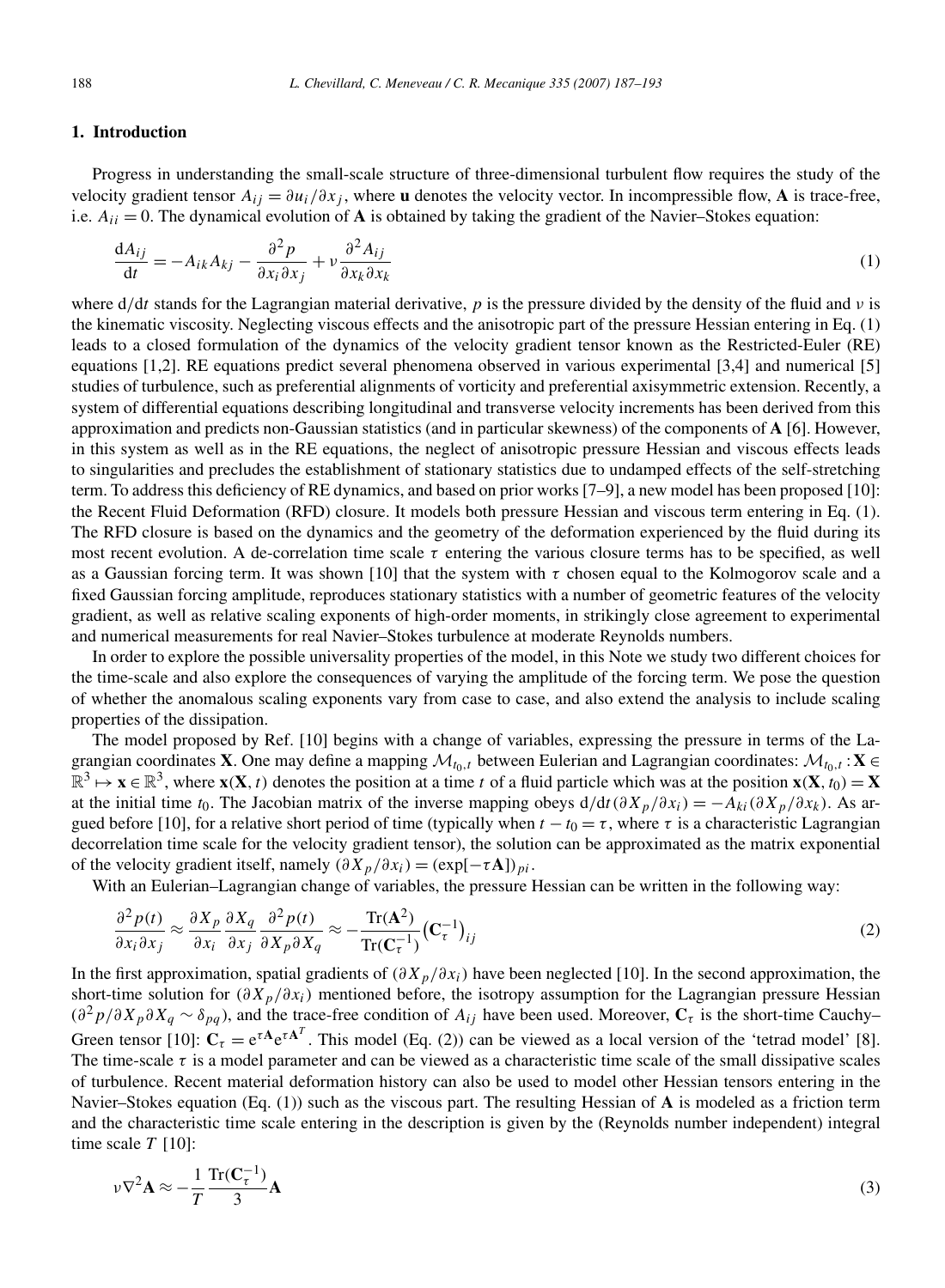which is a stationary version of the model of Jeong and Girimaji [9]. Finally, combining Eqs. (2) and (3) into Eq. (1), one obtains a model for the dynamic evolution of **A** along a Lagrangian trajectory [10],

$$
d\mathbf{A} = \left(-\mathbf{A}^2 + \frac{\text{Tr}(\mathbf{A}^2)}{\text{Tr}(\mathbf{C}_\tau^{-1})}\mathbf{C}_\tau^{-1} - \frac{1}{T}\frac{\text{Tr}(\mathbf{C}_\tau^{-1})}{3}\mathbf{A}\right)dt + d\mathbf{W}
$$
\n(4)

A stochastic forcing term d**W** has been added to model the combined action of large-scale forcing and neighboring eddies. The time evolution of **A** (Eq. (4)) is thus given by eight independent coupled ordinary (or stochastic depending on the forcing d**W**) differential equations.

In order to understand the roles played by the pressure Hessian (Eq. (2)) and the viscous term (Eq. (3)) in Eq. (4), some analysis can be carried out. Doing so for arbitrary initial conditions **A***(*0*)* is difficult analytically because of the high dimension of the phase space. However, following Ref. [8] one may consider the decaying case (with  $dW = 0$ ) along a particular direction corresponding to strain with two equal positive, and one negative, eigenvalues. Along this direction on the 'Vieillefosse tail', the tensor **A** and the evolution of the relevant eigenvalue  $\lambda(t)$  from the model (Eq. (4)) are given by

$$
\mathbf{A} = \begin{pmatrix} \lambda(t) & 0 & 0 \\ 0 & \lambda(t) & 0 \\ 0 & 0 & -2\lambda(t) \end{pmatrix} \xrightarrow{d\mathbf{W} \equiv 0} \frac{d\lambda}{dt} = \frac{4e^{-2\tau\lambda} - e^{4\tau\lambda}}{2e^{-2\tau\lambda} + e^{4\tau\lambda}} \lambda^2 - \frac{2e^{-2\tau\lambda} + e^{4\tau\lambda}}{3T} \lambda
$$
(5)

The solution of the ODE in Eq. (5) is such that  $\lambda(t)$  retains the same sign as  $\lambda(0)$ . Let us also recall that in the RE system, i.e.  $d\mathbf{A}/dt = -\mathbf{A}^2 + \mathbf{I}\text{Tr}(\mathbf{A}^2)/3$ , the time evolution of  $\lambda$  is simply given by  $d\lambda/dt = \lambda^2$  and the finite time divergence is given by the solution  $\lambda(t) = \lambda(0)/(1 - t\lambda(0))$  in a finite time  $1/\lambda(0)$ . In our case, we see from Eq. (5) that the anisotropic part of the pressure Hessian acts directly against the development of the singularity induced by the self-stretching term. Indeed, the coefficient in front of  $\lambda^2$  is bounded between [−1; 1]. Thus this model for pressure Hessian can regularize the finite time divergence when  $\lambda \gg \tau^{-1}$  since then the prefactor of  $\lambda^2$  is close to −1 and the solution of  $d\lambda/dt = -\lambda^2$  tends to zero at large times. Further discussions of the regularization along the Vieillefosse tail require specification of the time scale  $\tau$ , in particular its dependence on the Reynolds number.

### **2. Reynolds number effects, intermittency, and relative anomalous scaling**

In this section, three choices to model Reynolds number changes are considered: (I) constant Kolmogorov time scale (this was the case studied in [10] and for clarity the relevant results will be repeated here), (II) local time scale, and (III) variable forcing strength.

Intermittency is studied by examining the scaling of moments of velocity gradients. As in [10] we consider both longitudinal ( $A_{ii}$ , no index summation) and transverse ( $A_{ii}$ ,  $i \neq j$ ) gradients. Nelkin [11] shows, assuming the relevance of the multifractal formalism in the inertial range, that the relative scaling of higher order moments of velocity derivatives should behave as a power law

$$
\langle |A_{ij}|^p \rangle \sim \langle |A_{ij}|^2 \rangle^{\mathcal{F}^{L,T}(p)/2}, \quad \text{with } \mathcal{F}^{L,T}(p) = \min_h \bigg[ -\frac{p(h-1) + 1 - \mathcal{D}^{L,T}(h)}{h+1} \bigg] \tag{6}
$$

These equations are written for either longitudinal ( $i = j$ , superscript *L*) or transverse ( $i \neq j$ , superscript *T*) gradients. The functions  $\mathcal{D}^{L}(h)$  and  $\mathcal{D}^{T}(h)$  are the longitudinal and transverse singularity spectrum, respectively. Imposing a 3rd-order velocity structure function exponent of 1 in the inertial range (which is exact for longitudinal velocity increments, and a good approximation for transverse ones) leads to  $\langle (A_{ij})^2 \rangle \sim \mathcal{R}_e$ , i.e. finiteness of dissipation is recovered [12].

To proceed and facilitate interpretation of results, as in Ref. [10] we choose a simple quadratic form for the singularity spectrum  $\mathcal{D}^{L,T}(h) = 1 - (h - c_1^{L,T})^2 / (2c_2^{L,T})$ , with  $c_1^{L,T} = \frac{1}{3} + \frac{3}{2}c_2^{L,T}$  where the parameter  $c_2^{L,T}$  is called the intermittency exponent (see Ref. [13] for further details).

*Case I. Constant Kolmogorov time scale*: First we consider the simplest case in which *τ* is a constant value. Because *τ* should scale with the Lagrangian decorrelation time-scale of the velocity gradients, it is chosen to be of the order of the Kolmogorov time scale  $\tau_K$  [10]. This choice gives an explicit Reynolds number dependence to the model since it that case,  $\tau_K \sim \mathcal{R}_e^{-1/2}$ . As argued earlier already, from Eq. (5), we see that when  $\lambda \gg \tau^{-1}$ , the model pressure Hessian causes the coefficient appearing in front of  $\lambda^2$  to switch from 1 to  $-1$ . Thus, it acts to counteract the finite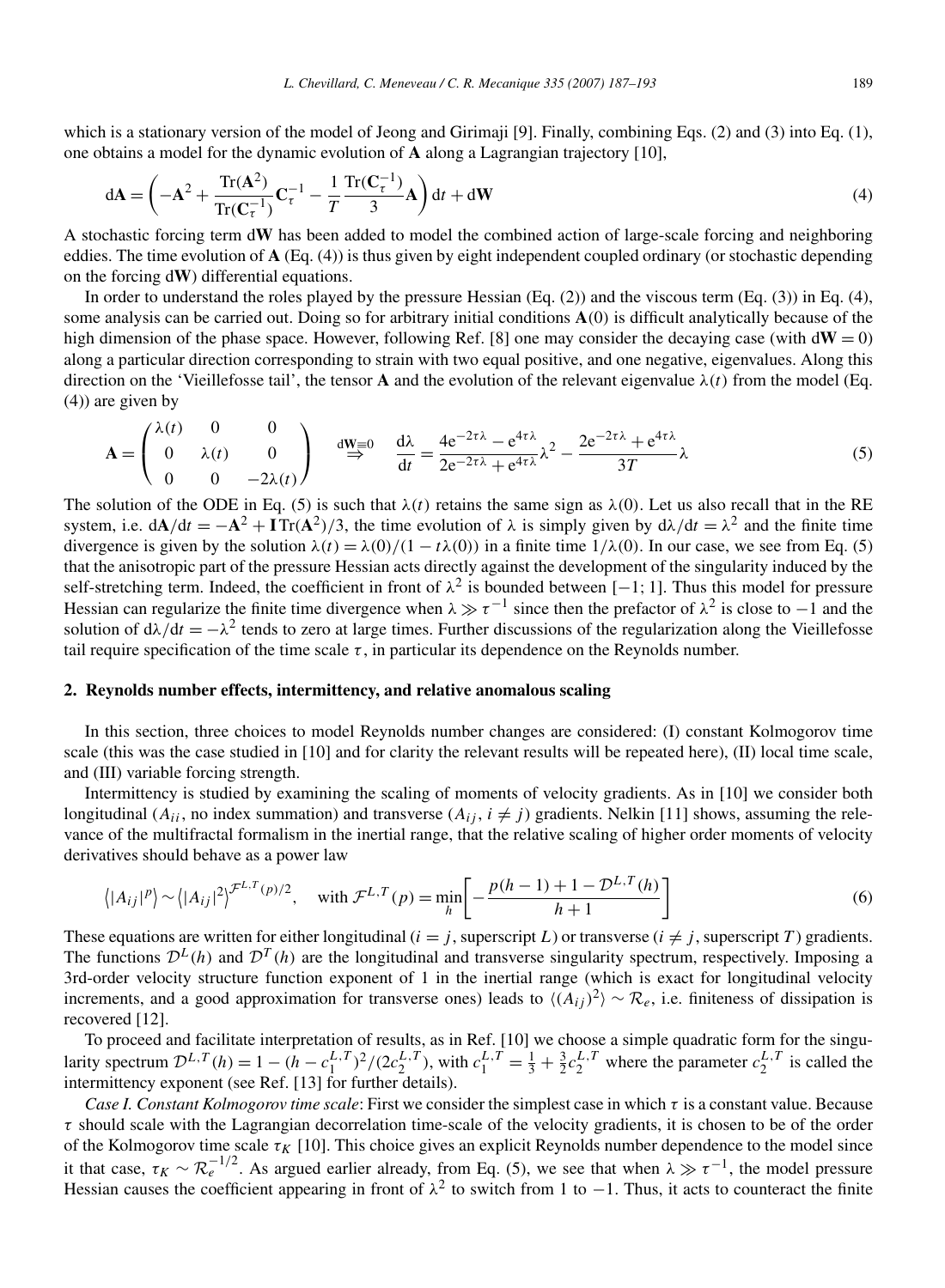

Fig. 1. Relative scaling properties of higher order moments, i.e.  $\ln(|A_{ij}|^p)$ , as a function of the second order moment  $\ln(|A_{ij}|^2)$ . Dashed-line represents K41 predictions (i.e.  $p/2$ ). Solid lines: multifractal predictions (i.e.  $\mathcal{F}(p)/2$ , see text), and ∘ (*p* = 3),  $\Box$  (*p* = 4),  $\triangle$  (*p* = 5) and  $\bigtriangledown$ (*p* = 6). Skewness of longitudinal components is represented with •. Case I (a), (b): *Γ* ≡ *τK/T* = 0*.*2, 0.15, 0.1, 0.09, 0.08, 0.07, 0.06 and 0.05 (same value as in Ref. [10]). Case II (c), (d): Local time scale *Γ/* 2 Tr*(***S**2*)* with *<sup>Γ</sup>* <sup>=</sup> <sup>1</sup>*.*4; <sup>1</sup>*.*35; 1.3; 1.25; 1.2; 1.15; 1.1; 1.05; 1 and 0.95. Case III (e), (f): Local time scale  $1/\sqrt{2 \text{ Tr}(S^2)}$  with increasing variance of the forcing term  $dW = \sigma G \sqrt{2d}t$ , with  $4\sigma^2 = 3; 3.5; 4; 4.5; 5; 5.5; 6; 6.5$ . All parameters listed correspond to points going from left to right.

Fig. 1. Comportement des moments d'ordres supérieurs, c'est-à-dire  $\ln(|A_{ij}|^p)$ , relativement au moment d'ordre 2,  $\ln(|A_{ij}|^2)$ . Les prédictions de K41 (c'est-à-dire *p/*2) sont représentées à l'aide d'une ligne discontinue. Les prédictions du formalisme multifractal (iF*(p)/*2, voir le corps du texte), sont indiquées par une ligne continue. Les symboles utilisés pour représenter l'estimation des moments d'ordre *p* sont ◦ (*p* = 3), - (*p* = 4), (*p* = 5) et (*p* = 6). L'asymétrie des composantes longitudinales est indiquée par •. Cas I (a), (b) : *Γ* ≡ *τK/T* = 0*.*2, 0.15, 0.1, 0.09, 0.08, 0.07, 0.06 and 0.05 (les mêmes valeurs que dans la Ref. [10]). Cas II (c), (d) : Echelle temporelle locale  $\Gamma/\sqrt{2 \text{ Tr}(S^2)}$  avec  $\Gamma = 1.4; 1.35; 1.3; 1.25; 1.2; 1.15; 1.1; 1.05; 1$  and 0.95. Cas III (e), (f) : Echelle temporelle locale  $1/\sqrt{2 \text{ Tr}(S^2)}$  et différentes variances du terme de forçage  $dW = \sigma G \sqrt{2} dt$ , avec  $4\sigma^2 = 3$ ; 3.5; 4; 4.5; 5; 5.5; 6; 6.5. Tous les paramètres énumérés avec l'ordre indiqué correspondent aux symboles placés de la gauche vers la droite.

time divergence and causes  $\lambda$  to decrease in time as  $1/t$ . The viscous part is also very important and can be seen as a very efficient damping term with a coefficient which grows exponentially with increasing *λ*'s. We have checked numerically that for any initial conditions, the system (5) is such that  $\lambda(t) \to 0$  when  $t \to +\infty$ . The divergence is thus regularized. We have also checked numerically that for any other initial conditions for **A**, i.e. those which cannot be written as in Eq. (5), all components of **A** evolving under Eq. (4) tend to zero in the absence of forcing. Without loss of generality, henceforth all variables will be scaled with the time-scale *T*, i.e.  $t/T \rightarrow t$  and  $A_{ij}T \rightarrow A_{ij}$ . Let us denote by  $\Gamma = \tau/T$  the only free parameter. The forcing term  $d\mathbf{W} = \mathbf{G}\sqrt{2 dt}$  is Gaussian and its covariance matrix is assumed to be Reynolds number independent (see Ref. [10] for details). The model (Eq. (4)) is solved numerically according to Ref. [10] and stationary statistics are obtained. The results are examined from the point of view of intermittency and anomalous relative scaling properties.

To facilitate comparison with the cases considered in II and III, in Fig. 1(a), (b) we present one of the results of Ref. [10]. These results are obtained from numerical integration of the model system over long periods of time and the evaluation of moments of various orders. Clearly, intermittency is predicted because the K41 line (i.e. of slope *p/*2, dashed lines) does not fit the computed results from the model. We display (solid lines) various predictions obtained with the help of Eq. (6). The results can be described well with the parameters  $c_2^L = 0.025$  and  $c_2^T = 0.040$  for the longitudinal and transverse cases, respectively. Transverse gradients appear to be more intermittent than longitudinal ones. Also, as shown in Ref. [10] longitudinal gradients PDF is skewed. As was stressed in Ref. [10], the intermittency parameters  $c_2^L$  and  $c_2^T$  are very close to those obtained from experimental data, see Refs. [13,14]. As remarked in Ref. [10], however, for values of *τ/T* smaller than about 0.05 (corresponding to a Taylor-based Reynolds number of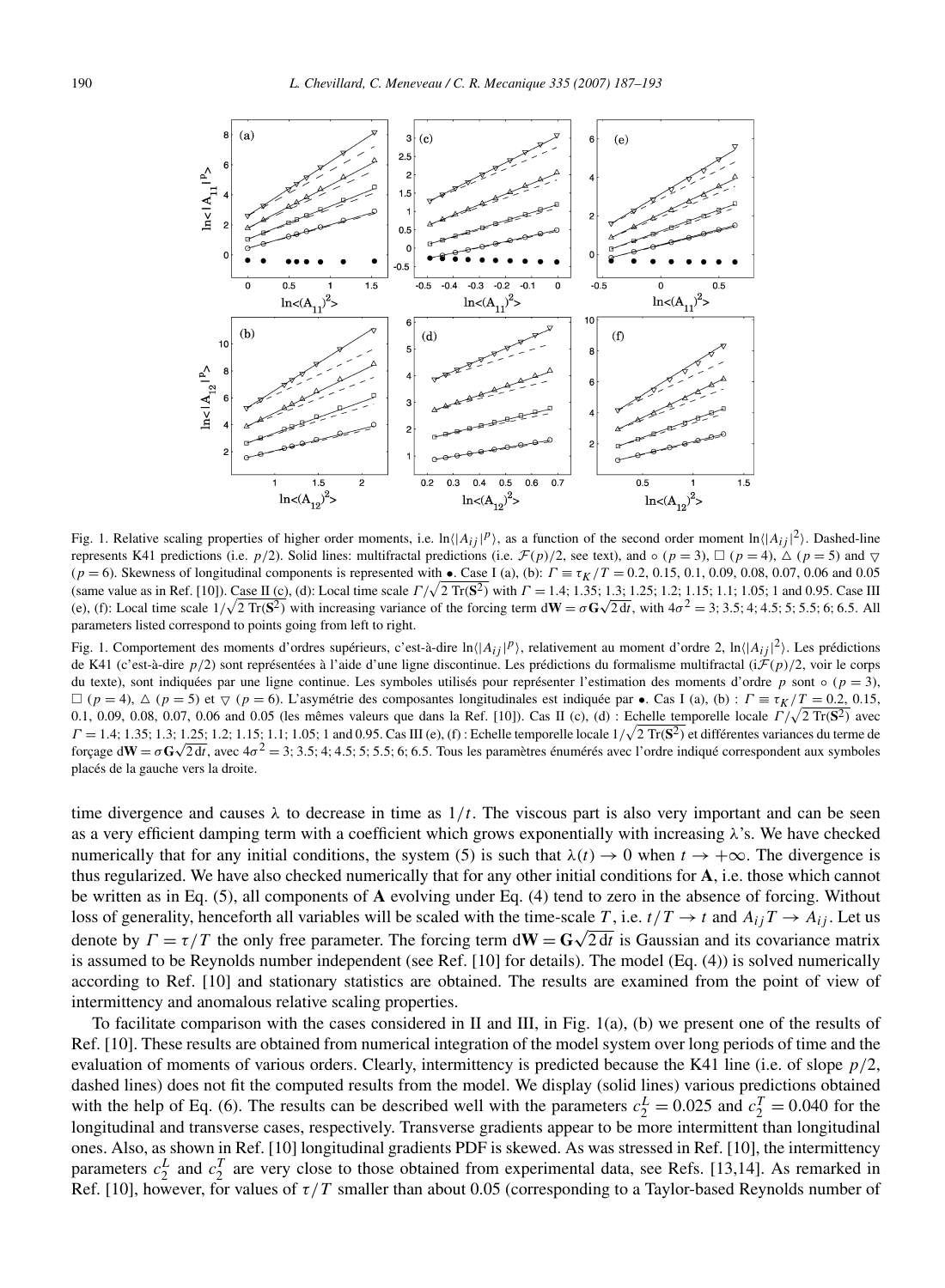order 300 [15]) the predicted statistics become unrealistic. Still, the fact that a model with only 8 degrees of freedom derived directly from the Navier–Stokes equations predicts realistic relative intermittency exponents (albeit in a limited range of Reynolds numbers) is quite remarkable. The results raise the question of how robust these findings are with respect to other possible choices of the time-scale and forcing strengths. This is considered in the next two subsections.

*Case II. Reynolds number dependent local time scale*: It has been hypothesized that the dissipative scale in turbulence is not constant but fluctuates due to the intermittency phenomenon [16]. Consistent with this notion of a local fluctuating cutoff scale, here we choose  $\tau(t) = \Gamma(\mathcal{R}_e)/\sqrt{2 \text{ Tr}(S^2)}$  where *Γ* is a dimensionless parameter, and an unknown function of the Reynolds number. Hence in this case, as opposed to Case I where *τ* was held constant, the time-scale fluctuates, being a function the variable velocity gradients. When *Γ* decreases for a fixed **A**, the predicted pressure Hessian is closer to isotropy. Then the system (4) is dominated more by the quadratic (singularity-inducing) self-stretching term, which is what one may expect at higher Reynolds numbers. In this case, for a fluctuating dissipative time scale, the ODE appearing in equation (4) can be solved exactly and one obtains

$$
\lambda(t) = \frac{\lambda(0)b^2}{3a\lambda(0) - e^{\frac{b}{3}t}(-b^2 + 3a\lambda(0))}, \quad \text{where } a = 4e^{-\frac{2}{\sqrt{12}}\Gamma} - e^{\frac{4}{\sqrt{12}}\Gamma} \text{ and } b = 2e^{-\frac{2}{\sqrt{12}}\Gamma} + e^{\frac{4}{\sqrt{12}}\Gamma} > 0 \tag{7}
$$

The long time behavior of the solution depends on the sign of the constant *a*. For  $\Gamma > \frac{\sqrt{12}}{6} \ln 4 \approx 0.80$ ,  $\lambda(t) \to 0$  at large times. For smaller *Γ*'s, the solution diverges in a finite time (when  $\lambda(0) > b^2/(3a)$ ) and the model is unable to regularize the divergence predicted by the self-stretching term. Therefore, similarly to the constant Kolmogorov time-scale option considered in I, this approach appears not to allow reaching arbitrarily high Reynolds numbers. The system using different values of *Γ* is integrated numerically as in I, with the same Gaussian forcing d**W** =  $G\sqrt{2}dt$ . Resulting moments of velocity gradients are displayed in Fig. 1(c), (d). As in I, anomalous relative scaling  $\sqrt{2}dt$ . and intermittency is obtained. The solid lines again are obtained by using a longitudinal intermittency coefficients  $c_2^L = 0.025$ , the same as the one obtained with a constant time scale. The transverse coefficient is  $c_2^T = 0.045$ , also almost the same as that obtained in I.

*Case III. Variable forcing strength*: Another option to model Reynolds number effects is to vary the strength of the stochastic forcing through the term  $dW = \sigma G \sqrt{2} dt$ . The variance  $\sigma^2$  is assumed to increase with increasing Reynolds number based on the notion that the relative strength of forcing (compared to viscous term) from neighbouring and large eddies increases with Reynolds number. The explicit dependence on Reynolds number is unknown but since we use relative scaling, the precise relationship with Reynolds number is not needed for the analysis. As a time-scale, in this case we use the local time scale, namely  $\tau(t) = 1/\sqrt{2 \text{Tr}(S^2)}$ , i.e. the former time scale of Eq. (7) with  $\Gamma = 1$ (which is large enough to insure regularization along the Vieillefosse tail). Numerically it is observed that increased  $\sigma$  leads to increased variance of the velocity gradient components. This is consistent with the view that changing the forcing may be viewed as modifying the effective Reynolds number.

Numerical results for the moments of gradients and quantification of relative scaling are presented in Fig. 1(e), (f) for various strengths  $\sigma$  of the forcing. Once again, using the representation of Eq. (6), the results agree very well with intermittent exponents consistent with  $c_2^L = 0.025$  and  $c_2^T = 0.040$ . Thus the quantitative predictions of anomalous relative scaling in the model appear to be quite robust with regard to details of the regularization time-scale and forcing.

#### **3. Relative scaling properties of dissipation and enstrophy**

The model (Eq. (4)) can also be used to predict the dynamics and statistics of several norms of the velocity gradient tensor, namely  $E_{\epsilon} = 2 \text{Tr}(\mathbf{S}^2)$  (the dissipation divided by viscosity),  $E_{\zeta} = 2 \text{Tr}(\mathbf{\Omega} \mathbf{\Omega}^T)$  (the enstrophy, where  $\mathbf{\Omega}$  is the antisymmetric part of **A**) and  $E_{\varphi} = \text{Tr}(\mathbf{A}\mathbf{A}^T)$  (the 'pseudo-dissipation' divided by viscosity). It is well known that in turbulent flows, these 'dissipation fields' are highly intermittent [12,17,18]. In homogeneous and isotropic turbulence,  $\langle E_{\epsilon} \rangle = \langle E_{\zeta} \rangle = \langle E_{\varphi} \rangle$ , while higher order moments of these quantities are not similarly linked. We will perform then, in a similar fashion as Fig. 1, a relative scaling study of these quantities.

We present in Fig. 2, similar to Fig. 1, the numerical results for relative scaling of  $E_\epsilon$  and  $E_\zeta$  obtained from a numerical integration of the model (Eq. (4)), for the three cases I, II and III. Clearly, numerical results do not follow K41 predictions (dashed line). It is found that for all three cases the relative scaling properties are the same, i.e. again we observe robustness with respect to how Reynolds number effects are modeled. Finally, we observe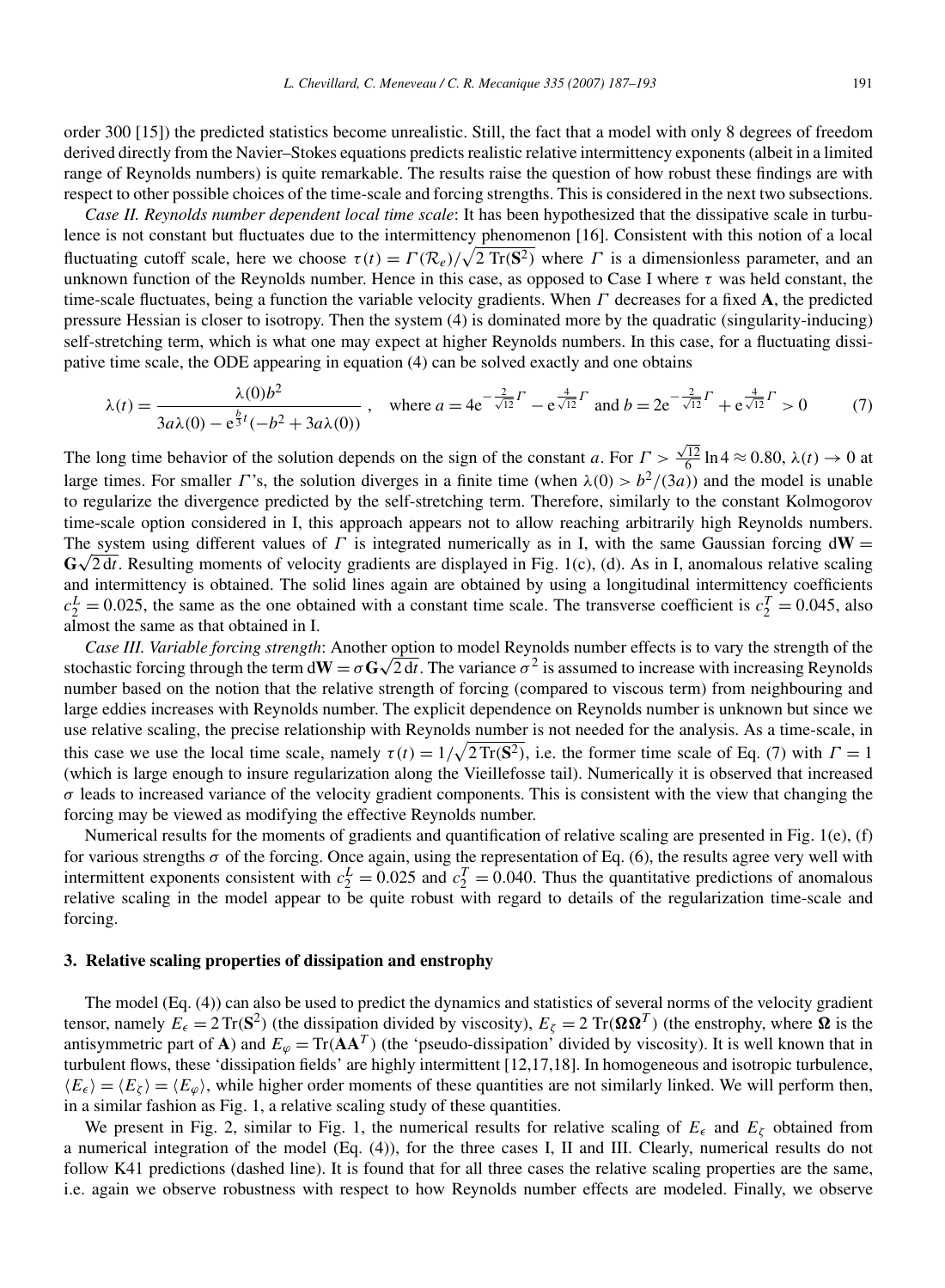

Fig. 2. Relative scaling properties of higher order moments, i.e.  $\ln(E^p)$ , as a function of  $\ln(E)$ , where *E* stands for 'dissipation'  $E_\epsilon$  or 'enstrophy' *E*<sub>*f*</sub>. The cases (a)–(f) correspond to the same model parameters as in Fig. 1. Various orders of moments  $\langle E^p \rangle$  are studied:  $p = 2$  ( $\circ$ ),  $p = 3$  ( $\Box$ ) and  $p = 4 \, (\diamond)$ . Dashed-line represents K41 predictions (i.e. slope *p*), solid lines multifractal predictions (i.e. slope  $p + \mathcal{F}(p)$ , see footnote 1). Fig. 2. Comportement des moments d'ordres supérieurs, c'est-à-dire  $\ln(E^p)$ , relativement à la moyenne,  $\ln(E)$ , E signifiant la « dissipation »  $E<sub>\epsilon</sub>$ ou l'« enstrophie » *Eζ* . Les figures (a)–(f) correspondent au même jeu de paramètres utilisé dans la Fig. 1. Les ordres des moments sont indiqués par  $p = 2$  (o),  $p = 3$  ( $\Box$ ) and  $p = 4$  ( $\diamond$ ). La ligne discontinue représente la prédiction de K41 (de pente  $p$ ), la ligne continue correspondant aux prédictions multifractales (de pente  $p + \mathcal{F}(p)$ , voir remarque 1).

that dissipation and enstrophy scale the same. The solid line shows the multifractal predictions<sup>1</sup> [19–21], using a unique intermittency parameter  $\mu = 0.25$ . Similar results are obtained when studying the relative scaling properties of the pseudo-dissipation  $E_\varphi$ , i.e. we obtain  $\mu \approx \mu^\varphi \approx 0.25$  (data not shown). Thus, in the model the dissipation, enstrophy and 'pseudo-dissipation' display the same or very similar intermittency exponents. The value of  $\mu \approx 0.25$ is in excellent agreement with previous numerical and experimental investigations [12,18].

# **4. Summary and conclusions**

Several options to represent Reynolds number in a Lagrangian velocity gradient model using the newly proposed RFD closure [10] have been considered. Numerical integrations of the model show that three different ways to represent Reynolds number variations have led to the same (universal) intermittency relative scaling exponents. Consistent with data, it has been found that longitudinal intermittency exponent is of order  $c_2^L = 0.025$  and the transverse one is  $c_2^T = 0.040$ . Relative scaling analysis for dissipation, enstrophy and pseudo-dissipation shows that all three quantities share the same intermittency coefficient ( $\mu \approx 0.25$ ) in the model predictions. The universality of the results highlights the importance of the self-stretching term in the dynamics of **A**. Future work will be devoted to test the robustness of the predicted intermittency phenomenon with respect to possible modifications of this term.

At this stage it may be of interest to recall some prior discussions dealing with the various scaling exponents in turbulence. On the one hand, and in agreement with our model results, numerically and experimentally the longitudinal

<sup>&</sup>lt;sup>1</sup> Multifractal predictions for relative scaling properties of the dissipation signals *E* (either  $E_\epsilon$ ,  $E_\zeta$  or  $E_\varphi$ ) may be derived in analogy with Eq. (6)  $[19-21]$ :  $(E^p) \sim (E)^{p+\mathcal{F}(p)}$ , with  $\mathcal{F}(p) = \min_{\alpha} [-3(p(\alpha-1)+3-f(\alpha))/(\alpha+3)]$ . The singularity spectrum  $f(\alpha)$  is such that  $\mathcal{F}(p)$  vanishes for both  $p = 0$  and  $p = 1$ . Assuming furthermore a simple parabolic form for  $f(\alpha)$ , we are left with a unique parameter  $\mu$  usually called the intermittency parameter in the literature [12]:  $f(\alpha) = 3 - [\alpha - (1 + \mu)]^2/(2\mu)$ . The set of exponents  $\mathcal{F}(p)$ ,  $f(\alpha)$ , and  $\mu$  may in principle differ for each of the fields  $E_{\epsilon}$ ,  $E_{\zeta}$  and  $E_{\varphi}$ .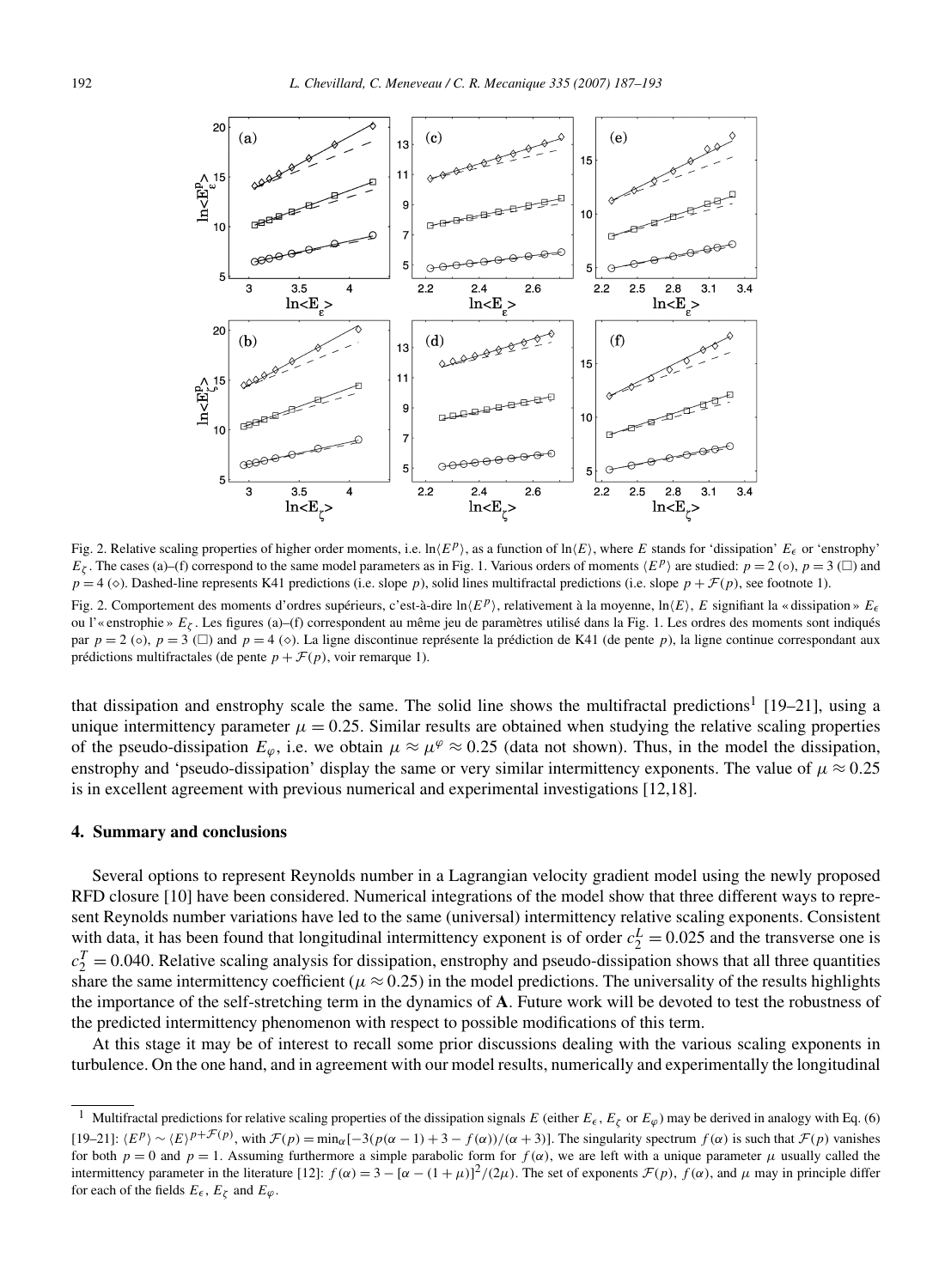and transverse velocity gradient intermittencies were found to be different (see for instance Ref. [22] for a recent review on the subject). Conversely (and unlike our model's results), they have been predicted to be the same from a field theoretic approach (see Ref. [23] and references therein). On the other hand, unlike our model results, enstrophy was found to be more intermittent than dissipation in numerical flows [24] (and in experiments, albeit using only a single component of vorticity [17]), whereas (in agreement with our model) they are predicted to scale the same at infinite Reynolds numbers from simple arguments based on the finiteness of the inertial range pressure spectrum [25], or from more systematic irreducible group representations [23]. It is therefore interesting to note that the present model provides, for a limited range of Reynolds numbers, an example of dynamics of the velocity gradient tensor in which transverse velocity gradients are more intermittent than longitudinal ones, whereas dissipation and enstrophy scale the same. Clearly more research is needed to elucidate the relationships between various exponents characterizing intermittency in turbulence, and possibly to clarify generalizations of the refined similarity hypothesis (e.g. such as in [24]). The present approach of using Lagrangian dynamical evolution equations [10] should help shed new light on this long-standing, important problem.

# **Acknowledgements**

We thank M. Nelkin for motivating us to examine scaling properties of dissipation and enstrophy, and Y. Li, Z. Xiao, L. Biferale, S. Chen, G. Eyink and F. Toschi for useful suggestions. L.C. is supported by postdoctoral Fellowship from the Keck Fundation and C.M. by the National Science Foundation.

#### **References**

- [1] P. Vieillefosse, Internal motion of a small element of fluid in an inviscid flow, Physica A 125 (1984) 150.
- [2] B.J. Cantwell, Exact solution of a restricted Euler equation for the velocity gradient, Phys. Fluids A 4 (1992) 782.
- [3] F. van der Bos, B. Tao, C. Meneveau, J. Katz, Effects of small-scale turbulent motions on the filtered velocity gradient tensor as deduced from holographic particle image velocimetry measurements, Phys. Fluids 14 (2002) 2457.
- [4] B.W. Zeff, D.D. Lanterman, R. McAllister, R. Roy, E.J. Kostelich, D.P. Lathrop, Measuring intense rotation and dissipation in turbulent flows, Nature 421 (2003) 146.
- [5] B.J. Cantwell, On the behavior of velocity gradient tensor invariants in direct numerical simulations of turbulence, Phys. Fluids A 5 (1993) 2008.
- [6] Y. Li, C. Meneveau, Intermittency trends and Lagrangian evolution of non-Gaussian statistics in turbulent flow and scalar transport, J. Fluid Mech. 558 (2006) 133.
- [7] S.S. Girimaji, S.B. Pope, A diffusion model for velocity gradients in turbulence, Phys. Fluids A 2 (1990) 242.
- [8] M. Chertkov, A. Pumir, B.I. Shraiman, Lagrangian tetrad dynamics and the phenomenology of turbulence, Phys. Fluids 11 (1999) 2394.
- [9] E. Jeong, S.S. Girimaji, Velocity-gradient dynamics in turbulence: effect of viscosity and forcing, Theor. Comput. Fluid Dynam. 16 (2003) 421.
- [10] L. Chevillard, C. Meneveau, Lagrangian dynamics and statistical geometric structure of turbulence, Phys. Rev. Lett. 97 (2006) 174501.
- [11] M. Nelkin, Multifractal scaling of velocity derivatives in turbulence, Phys. Rev. A 42 (1990) 7226.
- [12] U. Frisch, Turbulence, Cambridge Univ. Press, Cambridge, 1995.
- [13] L. Chevillard, B. Castaing, E. Lévêque, A. Arneodo, Unified multifractal description of velocity increments statistics in turbulence: Intermittency and skewness, Physica D 218 (2006) 77.
- [14] B. Dhruva, Y. Tsuji, K.R. Sreenivasan, Transverse structure functions in high-Reynolds-number turbulence, Phys. Rev. E 56 (1997) R4928.
- [15] P.K. Yeung, S.B. Popem, B.L. Sawford, Reynolds number dependence of Lagrangian statistics in large numerical simulations of isotropic turbulence, J. Turbulence 7 (2006) 58.
- [16] G. Paladin, A. Vulpiani, Degrees of freedom of turbulence, Phys. Rev. A 35 (1987) 1971.
- [17] C. Meneveau, K.R. Sreenivasan, P. Kailasnath, M.S. Fan, Joint multifractal measures: Theory and applications to turbulence, Phys. Rev. A 41 (1990) 894.
- [18] C. Meneveau, K.R. Sreenivasan, The multifractal nature of turbulent energy dissipation, J. Fluid Mech. 224 (1991) 429.
- [19] K.R. Sreenivasan, C. Meneveau, Singularities of the equations of fluid motion, Phys. Rev. A 38 (1988) 6287.
- [20] C. Meneveau, M. Nelkin, Attractor size in intermittent turbulence, Phys. Rev. A 39 (1989) 3732.
- [21] M.S. Borgas, The multifractal Lagrangian nature of turbulence, Phil. Trans. R. Soc. Lond. A 342 (1993) 379.
- [22] X.-Q. Jiang, H. Gong, J.-K. Liu, M.-D. Zhou, Z.-S. She, Hierarchical structures in a turbulent free shear flow, J. Fluid Mech. 569 (2006) 259.
- [23] L. Biferale, I. Procaccia, Anisotropy in turbulent flows and in turbulent transport, Phys. Rep. 414 (2005) 43.
- [24] S. Chen, K.R. Sreenivasan, M. Nelkin, N. Cao, Refined similarity hypothesis for transverse structure functions in fluid turbulence, Phys. Rev. Lett. 79 (1997) 2253.
- [25] M. Nelkin, Enstrophy and dissipation must have the same scaling exponent in the high Reynolds number limit of fluid turbulence, Phys. Fluids 11 (1999) 2202.